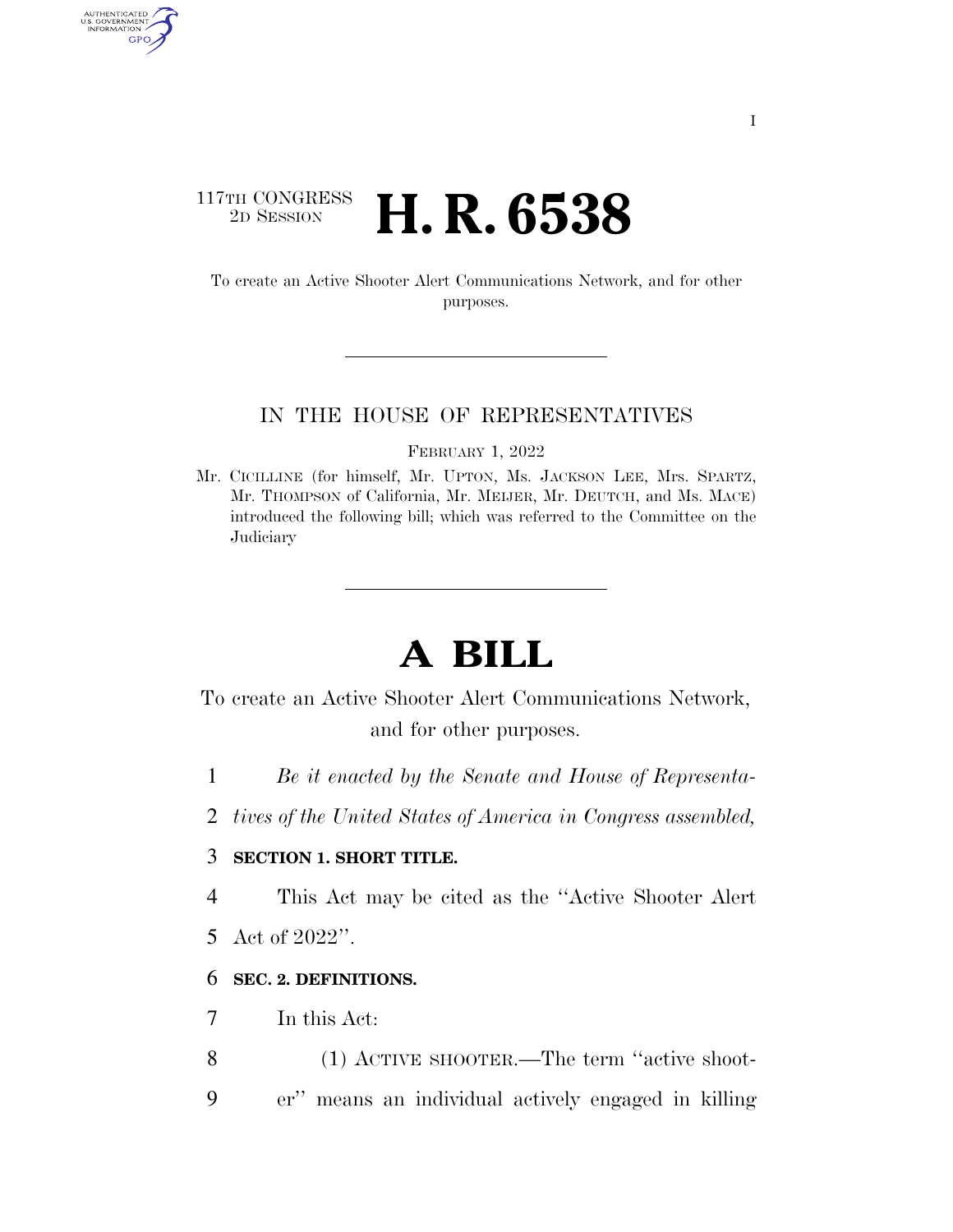| $\mathbf{1}$   | or attempting to kill people with a firearm in a pop- |
|----------------|-------------------------------------------------------|
| $\overline{c}$ | ulated area who poses an active, imminent threat to   |
| 3              | people in that populated area.                        |
| $\overline{4}$ | (2) ADMINISTRATOR OF FEMA.—The term "Ad-              |
| 5              | ministrator of FEMA" means the Administrator of       |
| 6              | the Federal Emergency Management Agency.              |
| 7              | (3) CHAIRMAN OF THE FCC.—The term "Chair-             |
| 8              | man of the FCC" means the Chairman of the Fed-        |
| 9              | eral Communications Commission.                       |
| 10             | (4) COORDINATOR.—The term "Coordinator"               |
| 11             | means the Active Shooter Alert Coordinator of the     |
| 12             | Department of Justice designated under section        |
| 13             | $3(a)$ .                                              |
| 14             | (5) NETWORK.—The term "Network" means                 |
| 15             | the Active Shooter Alert Communications Network       |
| 16             | described in section $3(a)$ .                         |
| 17             | (6) POPULATED AREA.—The term "populated               |
| 18             | area" means a location where one or more individ-     |
| 19             | uals are present.                                     |
| 20             | (7) STATE.—The term "State" means any of              |
| 21             | the 50 States, the District of Columbia, American     |
| 22             | Samoa, Guam, Puerto Rico, the Northern Mariana        |
| 23             | Islands, the Virgin Islands of the United States, and |
| 24             | any other territory of the United States.             |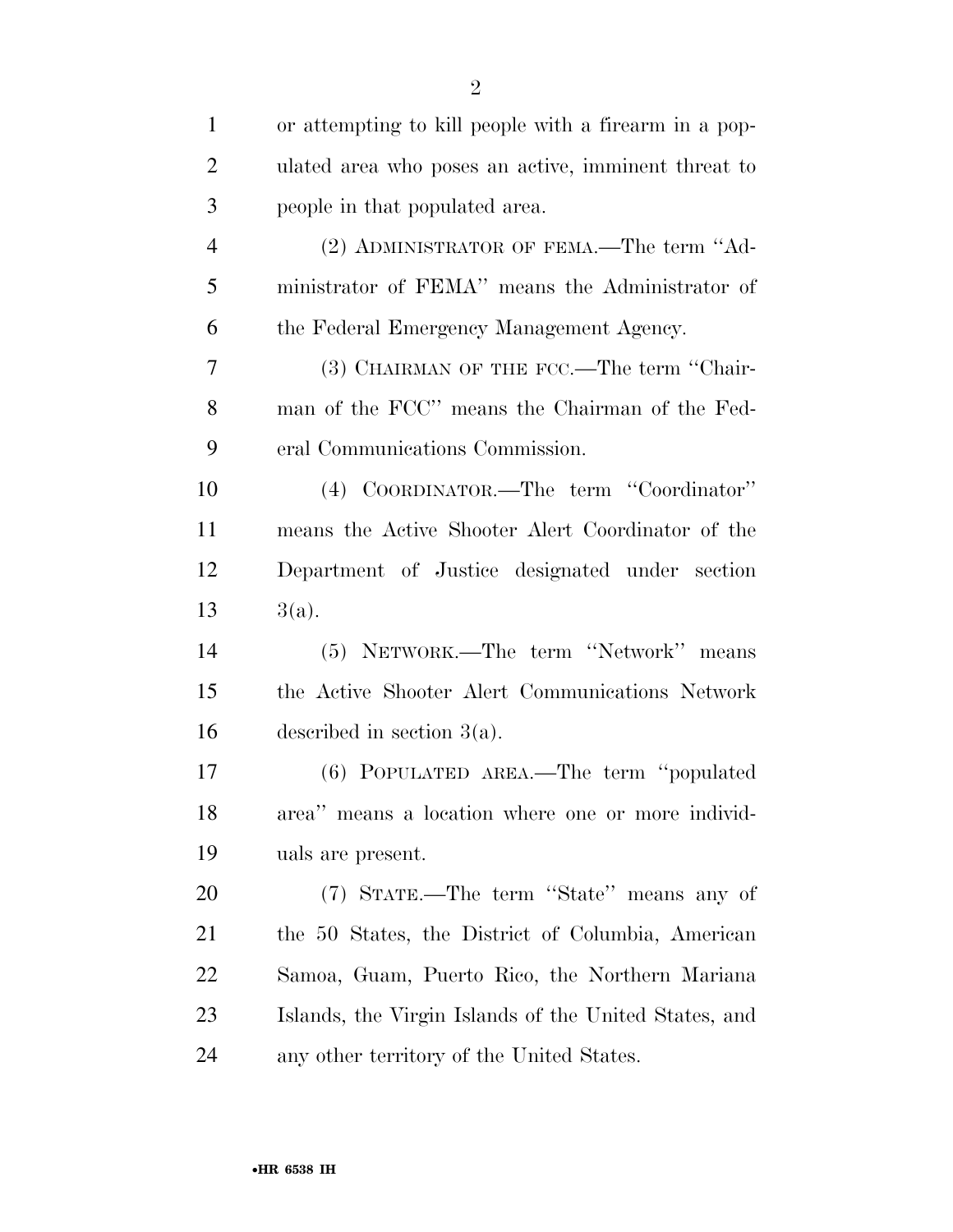# **SEC. 3. NATIONAL COORDINATION OF ACTIVE SHOOTER ALERT COMMUNICATIONS NETWORK.**

 (a) COORDINATION WITHIN DEPARTMENT OF JUS- TICE.—The Attorney General shall assign an officer of the Department of Justice to act as the national coordinator of the Active Shooter Alert Communications Network re- garding an emergency involving an active shooter. The of- ficer so designated shall be known as the Active Shooter Alert Coordinator of the Department of Justice.

 (b) DUTIES.—In acting as the national coordinator of the Network, the Coordinator, in coordination with the Administrator of FEMA, the Secretary of Transportation, and the Chairman of the FCC, shall—

 (1) seek to eliminate instances in which States and local governments do not have procedures to re- spond to an active shooter, including active shooter procedures relating to interstate travel (including airports, maritime ports, border crossing areas and checkpoints, and ports of exit from the United States);

 (2) work with States and Tribal governments to encourage the development of additional elements (known as local Active Shooter Alert communica-tions plans) in the Network; and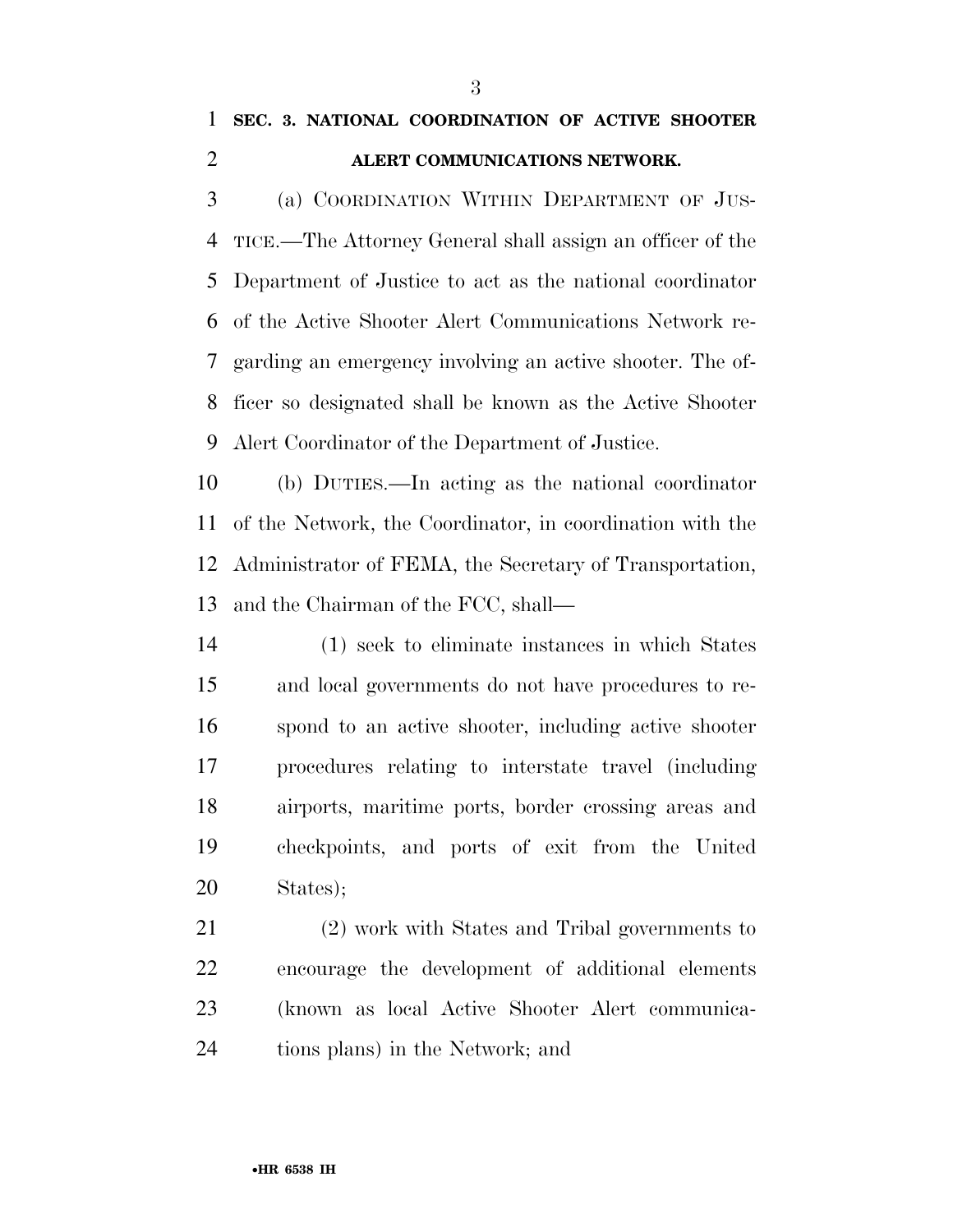(3) work with States and Tribal governments to encourage appropriate regional coordination of var-ious elements of the Network.

 (c) GOALS.—The Coordinator shall encourage the adoption of best practices established under section 4(a) in States, Tribal governments, and units of local govern-ment for—

 (1) the development of general policies and pro- cedures to guide the use of mass alert systems or other information systems to notify local residents, motorists, travelers, and others in the vicinity when 12 there is an active shooter;

 (2) the development of guidance or policies on the content and format of alert messages to be con- veyed on mass alert systems, changeable message signs, or other information systems relating to an active shooter;

 (3) the coordination of State, regional, and local plans for the use of active shooting alert sys-tems or other emergency response mechanisms;

 (4) the development of a secure and reliable communications protocols among law enforcement, public safety, public health, and transportation agen- cies or the modification of existing communications systems to support the notification of local residents,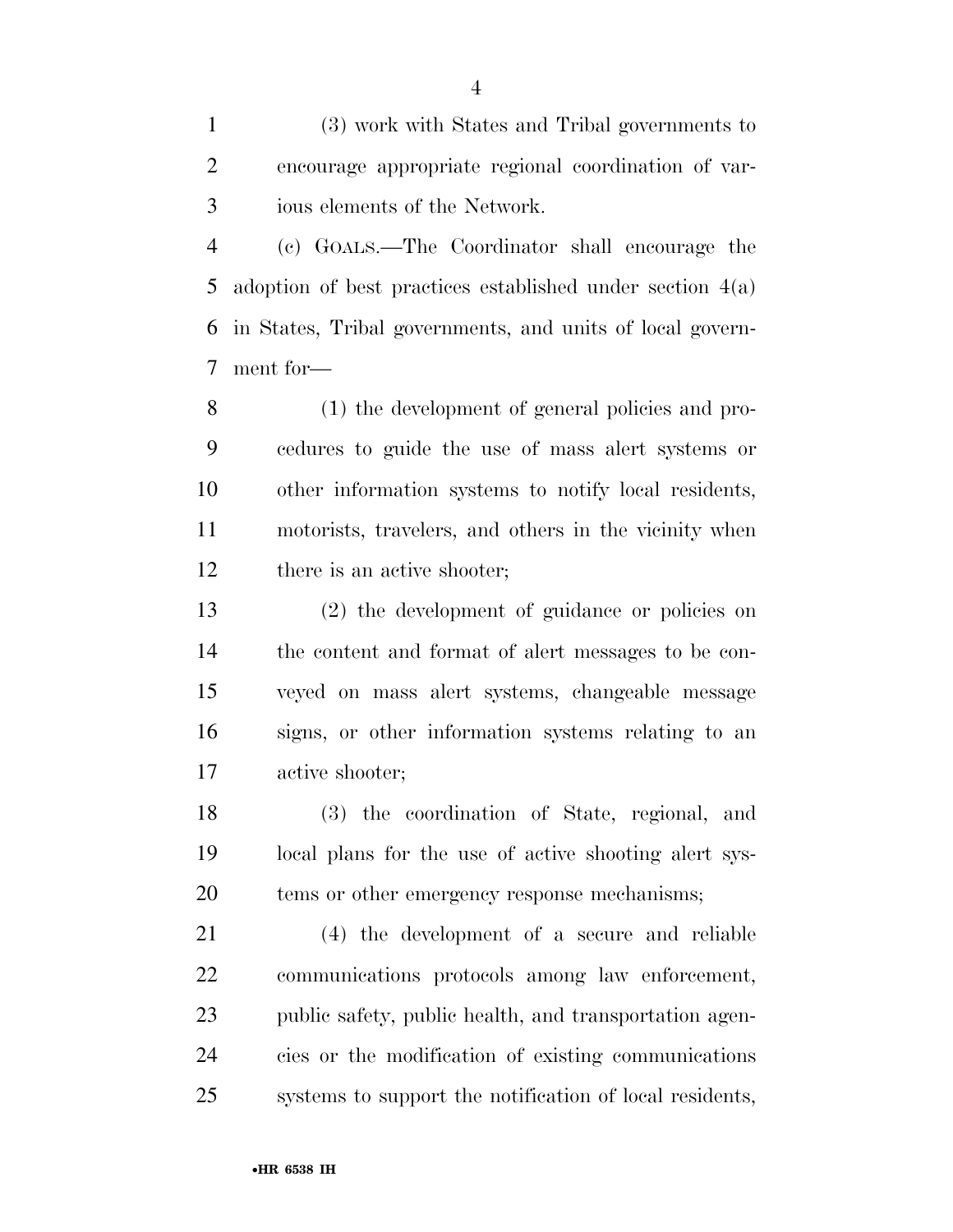motorists, travelers, and those in the vicinity of an active shooter;

 (5) the planning and designing of improved sys- tems for multilingual communication with local resi- dents, motorists, travelers, and those individuals in the vicinity of an active shooter, including the capa- bility for issuing wide area alerts to local residents, motorists, travelers, and those individuals in the vi-cinity of an active shooter;

 (6) the planning of systems and protocols to fa- cilitate the efficient issuance of active shooter notifi- cations and other key information to local residents, motorists, travelers, and those individuals in the vi-cinity of an active shooter during off-hours;

 (7) the provision of training and guidance to transportation authorities to facilitate the appro- priate use of mass alert systems and other informa- tion systems for the notification of local residents, motorists, travelers, and those individuals in the vi-cinity of an active shooter; and

 (8) the development of appropriate mass alert systems to ensure that alerts sent to individuals in the immediate vicinity of an active shooter do not alert the active shooter to the location of those indi-viduals sheltering in place around the active shooter.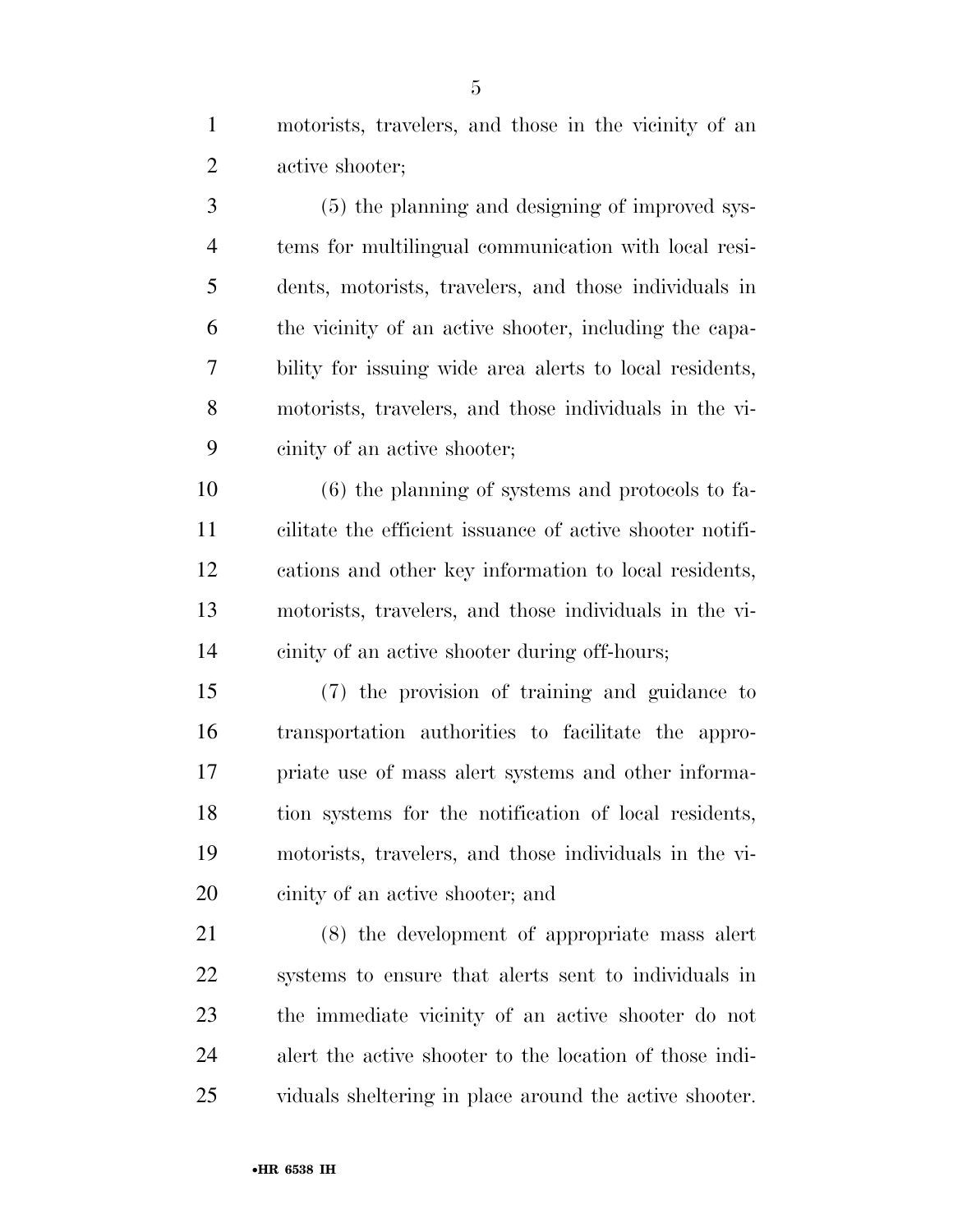(d) COORDINATION WITH THE FEDERAL EMER- GENCY MANAGEMENT AGENCY, DEPARTMENT OF TRANS- PORTATION, AND THE FEDERAL COMMUNICATION COM- MISSION.—In carrying out duties under subsection (b), the Coordinator shall notify and coordinate with the Adminis- trator of FEMA, the Secretary of Transportation, and the Chairman of the FCC on using the Integrated Public Alert and Warning System to issue alerts for the Network.

 (e) COOPERATION.—The Coordinator shall coordi- nate with the Administrator of FEMA, the Secretary of Transportation, and the Chairman of the FCC in carrying out activities under this section.

 (f) REPORT.—Not later than 18 months after the date of enactment of this Act, and every 2 years thereafter until such time as each of the States and Tribal govern- ments have adopted an active shooter alert protocol, the Coordinator, in consultation with the Administrator of FEMA, shall submit to Congress a report on the activities of the Coordinator and the effectiveness and status of the local Active Shooter Alert communications plan of each State and Tribal government that has implemented such a plan.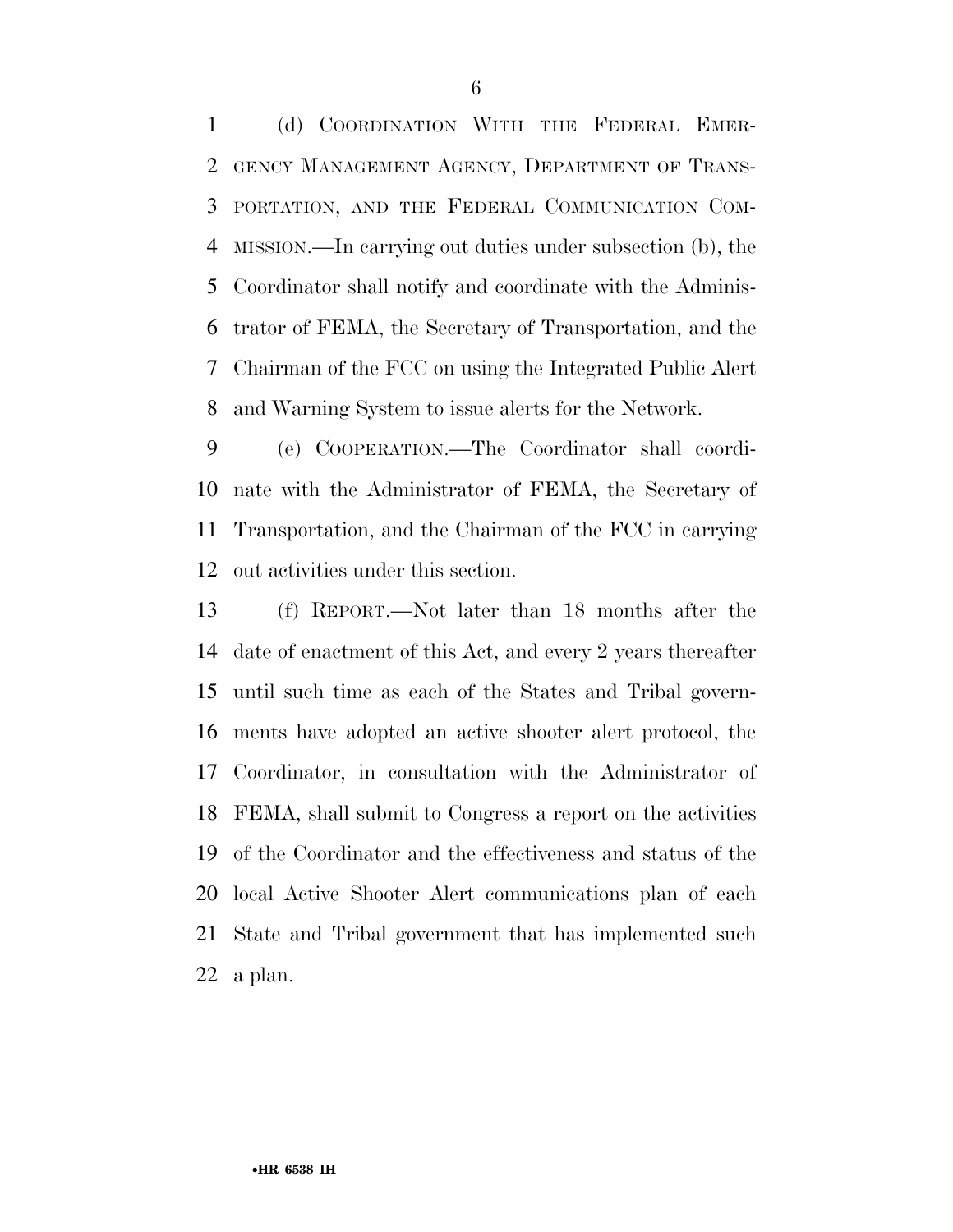| 1              | SEC. 4. STANDARDS FOR ISSUANCE AND DISSEMINATION          |
|----------------|-----------------------------------------------------------|
| $\overline{2}$ | THROUGH ACTIVE SHOOTER<br><b>ALERTS</b><br>OF             |
| 3              | ALERT COMMUNICATIONS NETWORK.                             |
| $\overline{4}$ | (a) ESTABLISHMENT OF BEST PRACTICES.—Subject              |
| 5              | to subsection (b), the Coordinator, in coordination with  |
| 6              | the Administrator of FEMA, the Secretary of Transpor-     |
| 7              | tation, and the Chairman of the FCC, shall establish best |
| 8              | practices for-                                            |
| 9              | (1) the issuance of alerts through the Network;           |
| 10             | $(2)$ the extent of the dissemination of alerts           |
| 11             | issued through the Network; and                           |
| 12             | $(3)$ the goals described in section $3(c)$ .             |
| 13             | $(b)$ LIMITATIONS.—                                       |
| 14             | (1) IN GENERAL.—The best practices estab-                 |
| 15             | lished under subsection (a) shall—                        |
| 16             | (A) be adoptable on a voluntary basis only;               |
| 17             | and                                                       |
| 18             | (B) to the maximum extent practicable (as                 |
| 19             | determined by the Coordinator in consultation             |
| 20             | with State, Tribal, and local law enforcement             |
| 21             | agencies), provide that—                                  |
| 22             | (i) appropriate information relating to                   |
| 23             | an active shooter response is disseminated                |
| 24             | to the appropriate law enforcement, public                |
| 25             | health, communications, and other public                  |
| 26             | officials; and                                            |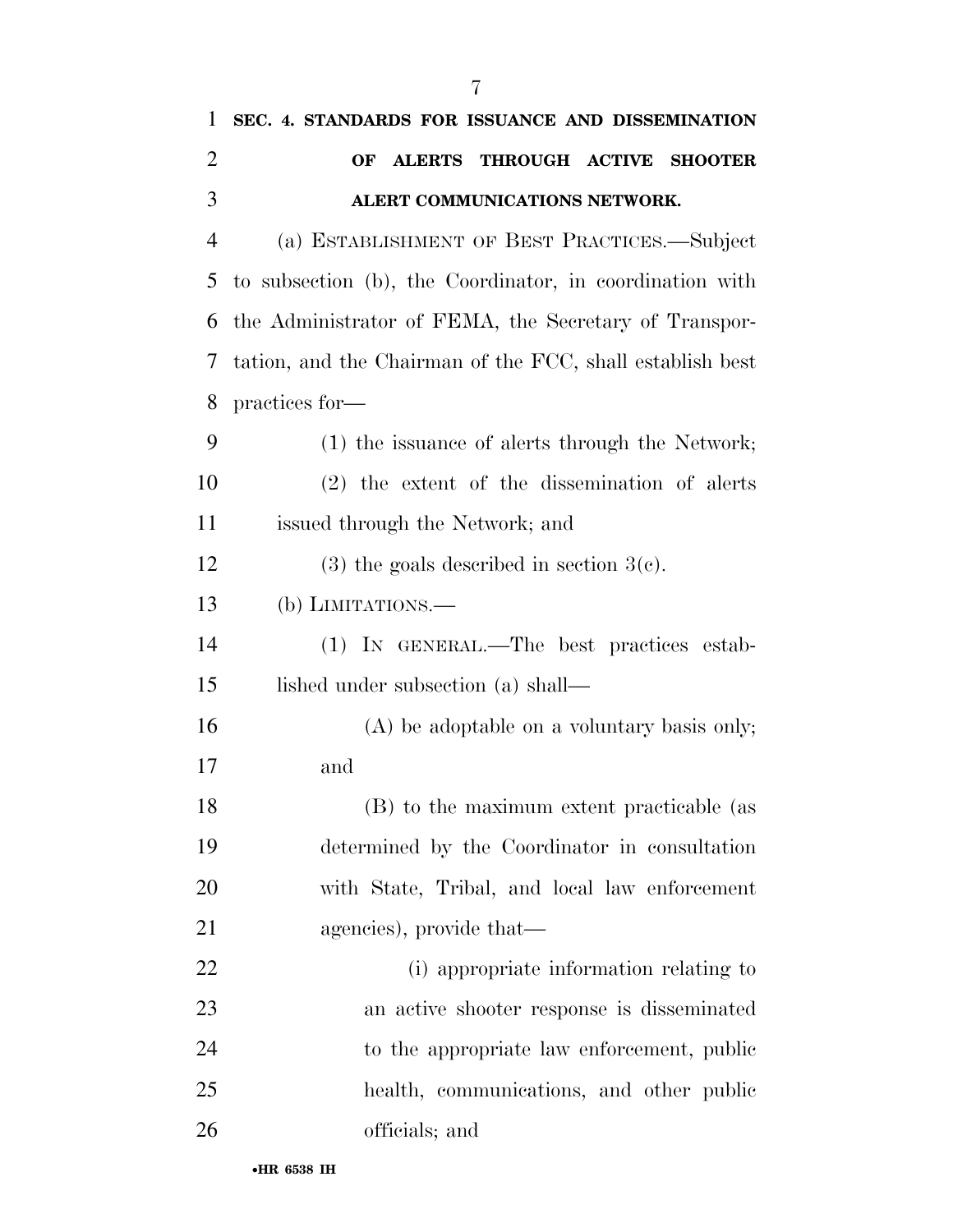| $\mathbf{1}$   | (ii) the dissemination of an alert                          |
|----------------|-------------------------------------------------------------|
| $\overline{2}$ | through the Network be limited to the geo-                  |
| 3              | graphic areas most likely to be affected by,                |
| $\overline{4}$ | or able to respond to, an active shooter sit-               |
| 5              | uation.                                                     |
| 6              | (2) NO INTERFERENCE.—In establishing best                   |
| 7              | practices under subsection (a), the Coordinator may         |
| 8              | not interfere with the current system of voluntary          |
| 9              | coordination between local broadcasters and State,          |
| 10             | Tribal, and local law enforcement agencies for im-          |
| 11             | proving and implementing the Network.                       |
| 12             | (c) COORDINATION.-The Coordinator shall coordi-             |
| 13             | nate with local broadcasters and Federal, State, Tribal,    |
| 14             | and local law enforcement agencies in establishing best     |
| 15             | practices under this section.                               |
| 16             | SEC. 5. COMPTROLLER GENERAL STUDY ON STATE RE-              |
| 17             | SPONSES TO ACTIVE SHOOTER SITUATIONS                        |
| 18             | REQUIRING THE ISSUANCE OF PUBLIC                            |
| 19             | ALERTS AND WARNINGS.                                        |
| 20             | (a) STUDY.—The Comptroller General of the United            |
| 21             | States shall conduct a study on State and local responses   |
| 22             | to active shooters and situations requiring the issuance of |
| 23             | a public alert or warning. Such study shall address each    |
|                | 24 of the following:                                        |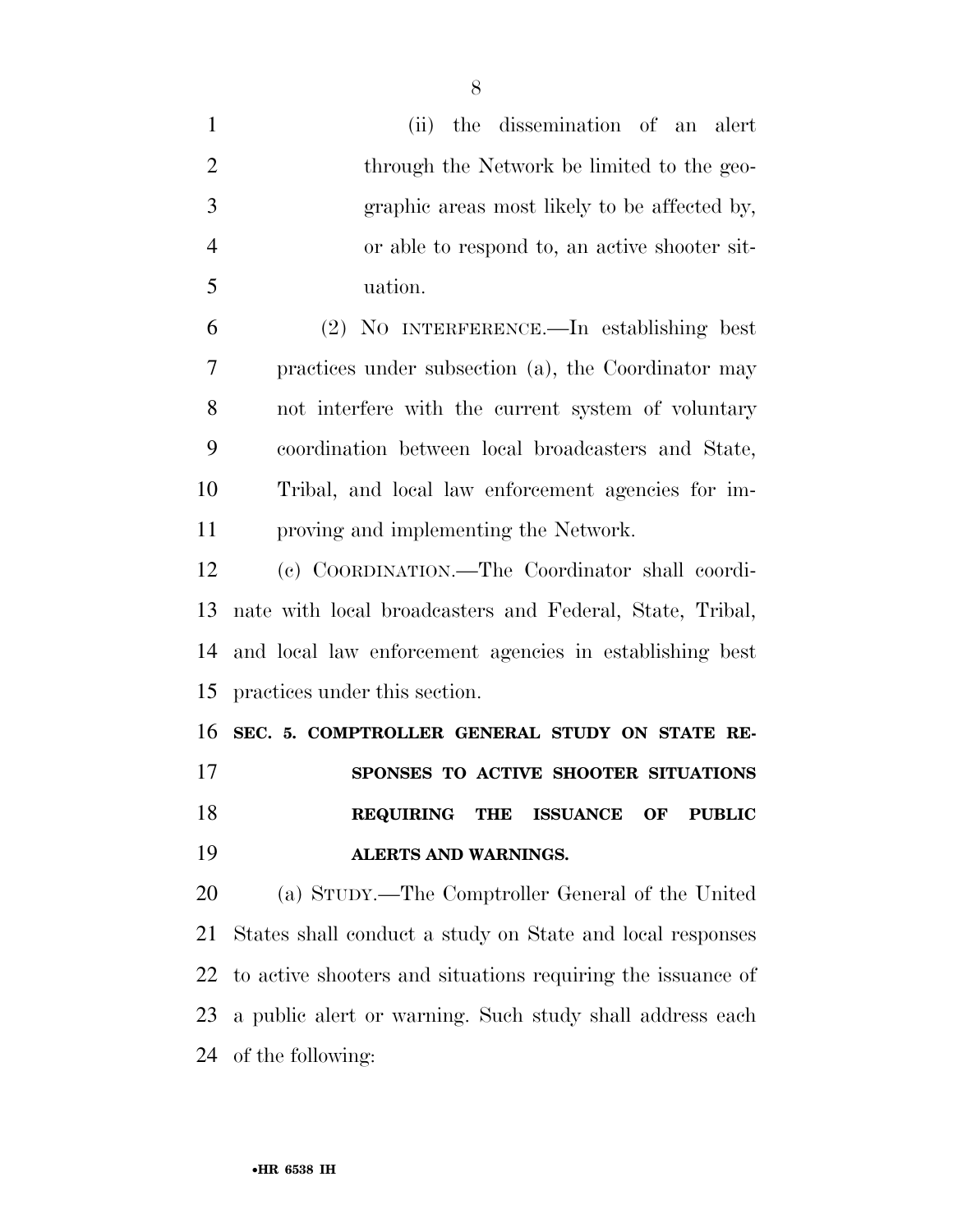(1) Differences between the definitions of ''ac-2 tive shooter'' used by different States.

 (2) The amount of time it takes and the proc- ess in each State to receive approval from the State alerting officials after local law enforcement agencies request the issuance of a public alert or warning, such as an AMBER Alert, Blue Alert, or Ashanti alert.

 (3) A comparison of the timing and effective- ness of the issuance of public alerts and warnings by State alerting officials and the issuance of such alerts and warnings by local jurisdictions.

 (b) REPORT TO CONGRESS.—Not later than 24 months after the date of enactment of this Act, the Comp- troller General of the United States shall submit to Con- gress a report containing the findings of the study con-ducted under subsection (a).

#### **SEC. 6. AUTHORIZATION OF APPROPRIATIONS.**

 (a) IN GENERAL.—There is authorized to be appro- priated to the Attorney General \$2,000,000 for fiscal year 2023 to carry out this Act.

 (b) AVAILABILITY OF FUNDS.—Amounts appro- priated pursuant to the authorization of appropriations under subsection (a) shall remain available until expended.